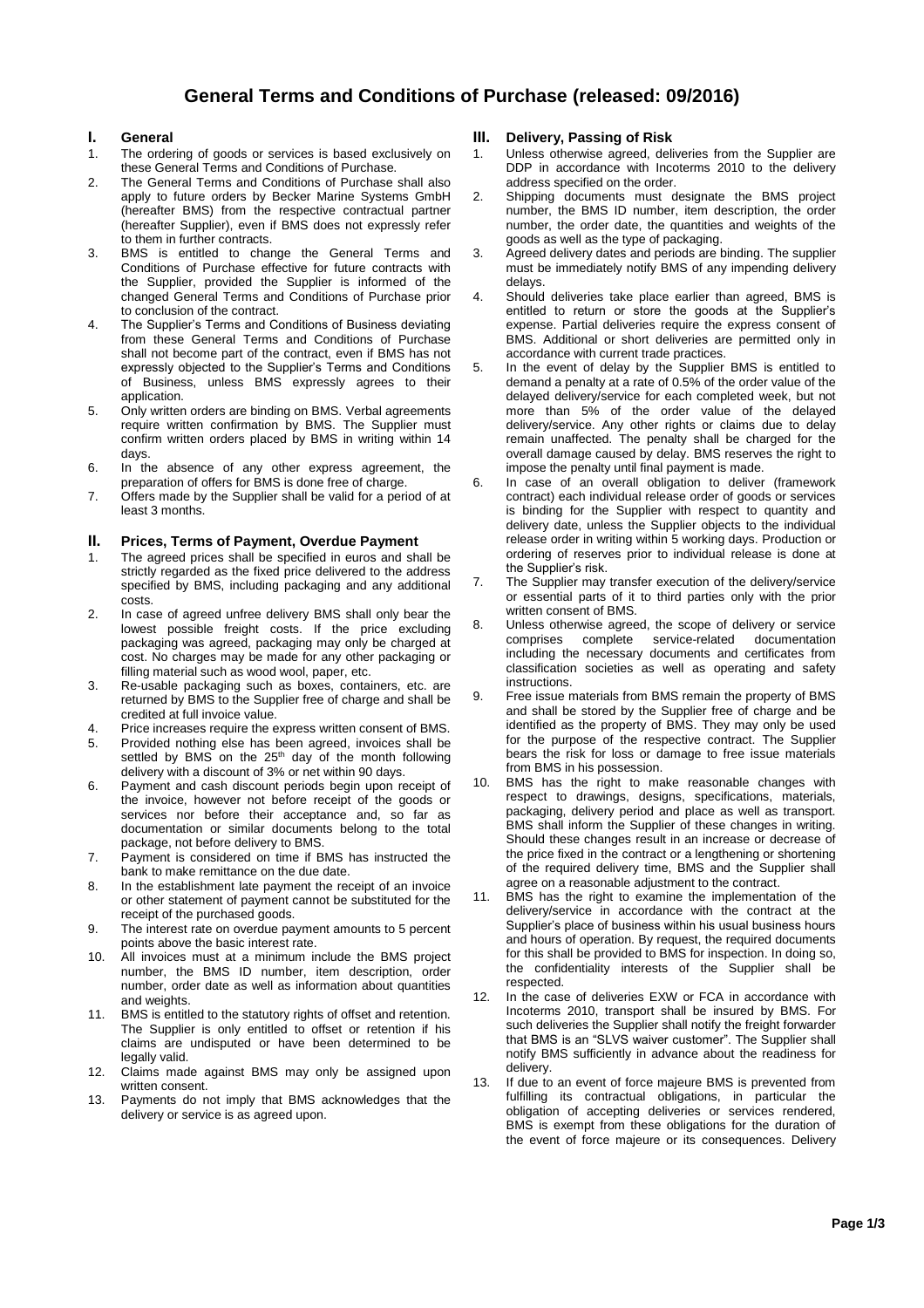periods and acceptance dates shall be postponed accordingly by this period.

14. Clause III. 13 shall apply accordingly for unavoidable delays or changes to BMS's production plans. In the event of such a delay the Supplier, upon instruction from BMS, shall store the goods and deliver them once the cause for the delay is eliminated.

# **IV. Retention of Title**

- 1. Retention of title applies only inasmuch as they relate to BMS's payment obligations for the delivered goods.
- 2. Expanded or extended retention of title is excluded.

#### **V. Proofs of Origin, Proofs of Value Added Tax, Export Restrictions**

- 1. With every delivery of goods the Supplier shall make available all proofs of origin (e.g. certificates of origin, supplier's declarations, movement certificates, in accordance with EC and/or EFTA provisions). He shall ensure that these proofs of origin are duly signed by authorised representatives of the Supplier.
- 2. The Supplier shall compensate BMS for any damages and losses incurred by BMS, if and in so far as the competent authorities, due to any deficient certification or impossibility to verify, fail to acknowledge the declared origin. This applies only to negligence by the Supplier or lack of a promised characteristic.
- 3. In the event that goods are partially or fully subject to the export restrictions of Germany and/or the European Union or other customs and payment regulations (e.g. those of the United States), the Supplier shall promptly inform BMS of this.
- 4. The Supplier assures that no rights of any third parties within Germany and the country or destination for the delivery specified by BMS are violated in connection with his delivery.
- 5. The Supplier is obliged to indemnify BMS from all claims asserted by third parties against BMS due to the violation of legal property rights specified in clause V. 4 and shall compensate BMS for all necessary expenses in connection with the claim made by the third party. This right exists irrespective of any fault on the part of the Supplier.

### **VI. Warranty, Indemnity, Limitation**

- 1. The Supplier shall render the stipulated services free from material and legal defects and in accordance with good engineering practice and the contractually agreed characteristics, specifications, standards, in particular those of the classification societies, the work instructions provided by BMS as well as safety, work safety, accident prevention and any other application regulations.
- 2. The Supplier guarantees that at the time of delivery the delivery item (including packaging) complies with the applicable laws and regulations of the destination of the delivery specified on the order as well as the relevant regulations and directives of authorities and mutual insurance associations.
- 3. The Supplier guarantees that the delivery item shall cause no harmful environmental impact or other hazard, distinct disadvantages or disturbance to the environment and/or the staff of BMS. If the delivery items contains hazardous materials that are the object of applicable regulations concerning hazardous substances, the Supplier shall inform BMS of this prior to delivery and shall properly label the delivery accordingly. In addition, the Supplier guarantees that the EC safety data sheets he provides are complete and accurate.
- 4. In the case of defects BMS is entitled to the statutory rights and claims.
- 5. BMS may return goods not delivered according to the contract at the Supplier's risk and expense.
- 6. After an adequate period of time has passed for the rectification of defects BMS is entitled to rectify the defects itself or to have them rectified by a third party at the Supplier's expense.
- 7. Notice of defects by BMS are considered timely in accordance with Section 377 of the German Commercial Code (HGB) if received by the Supplier within 10 working days after discovery of the defect.
- 8. If the Supplier processes goods provided by BMS, he shall inspect these goods for defects immediately after receipt. The Supplier shall report any defects to BMS immediately after discovering them. In addition, the Supplier shall quantify to BMS any additional expenses caused by the defects when processing the goods. Without BMS's consent the Supplier may not process defective goods and any claim for compensation by the Supplier for additional costs incurred is excluded.

### **VII. Passage on the German Minimum Wage Act (MiLoG)**

Furthermore, in the provision of services the Contractor shall meet all of the obligations incumbent upon him as required by the German Minimum Wage Act (MiLoG), specifically punctual and regular payment of remuneration to his employees working in Germany in an amount equivalent to or above the minimum wage pursuant to § 1 MiLoG (and the Transitional provision pursuant to § 24 MiLoG). In the event of Customer liability pursuant to § 13 MiLoG or the introduction of a procedure to impose fines pursuant to § 21 paragraph 2 MiLoG, the Contractor shall indemnify the Customer against all related costs (including reasonable legal fees and any fines imposed).

#### **VIII. Nondisclosure**

- 1. BMS is authorised to use, work on and utilise all documents, plans and drawings, including data produced by the Supplier in connection with the delivery and submitted to BMS.
- 2. The Supplier shall keep confidential all commercial and technical details in connection with the contract and its execution, in particular documents of all types that BMS provides to the Supplier for offer submission and contract execution. He is also obliged to maintain confidentiality following completion of the contract and is authorised to make copies of such documents insofar as this is required to fulfil his contractual obligations to BMS. The obligation of confidentiality does not apply in cases in which disclosure of such information by the Supplier is required by law.
- 3. The Supplier shall also keep confidential the business relationship with BMS towards third parties, unless BMS has given its written consent to disclose such information.
- 4. Production materials such as samples, drawings, models, tools, technical instruction and suchlike made available to the Supplier by BMS or are the object of the service being rendered by the Supplier may not be made available to third parties without the written consent of BMS, copied, used for any other than the agreed purpose and only for deliveries made to BMS. Nor may the goods produced using them be passed on to third parties or used by the Supplier for his own purposes. They shall be kept confidential and must be in good order and condition when handed over to BMS immediately following completion of the contract with no copies, individual items and suchlike being retained.
- 5. The Supplier is obliged to extend this obligation to his employees and sub-contractors in accordance with the provisions of clauses VII. 2 to VII. 4.